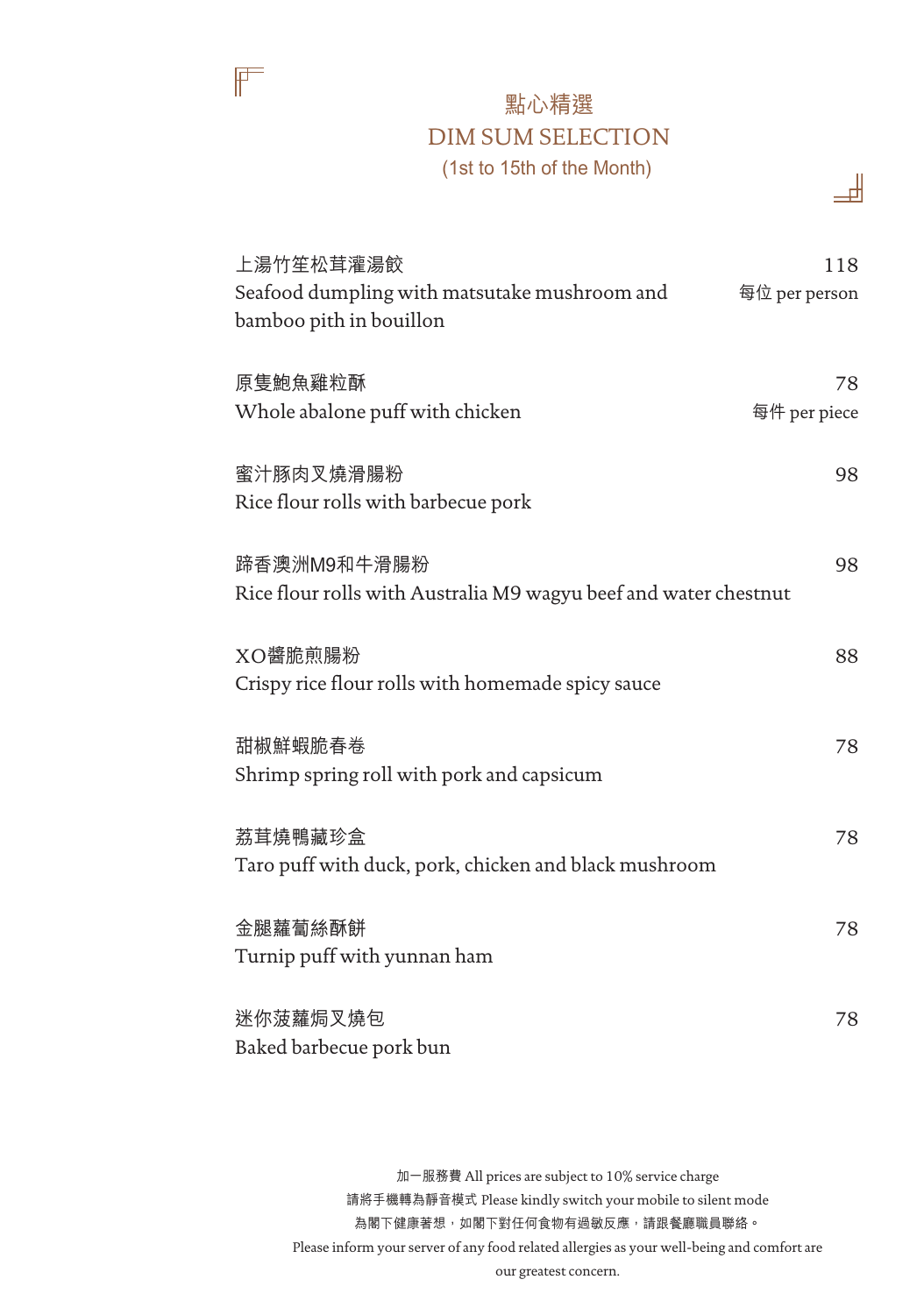## 點心精選 DIM SUM SELECTION (1st to 15th of the Month)

ᆊ

 $\mathbb{F}$ 

| 官燕海皇鳳眼餃<br>Scallop dumpling with shrimp, pork and imperial bird's nest | 120 |
|------------------------------------------------------------------------|-----|
| 香蔥海味鮑粒粿<br>Abalone dumpling with fish maw and scallion                 | 120 |
| 彩艷筍尖鮮蝦餃<br>Shrimp dumpling with pork, bamboo shoot and capsicum        | 87  |
| 瑤柱花菇滑燒賣<br>Pork dumpling with shrimp, black mushroom and conpoy        | 87  |
| 蒜香帶子菜苗餃<br>Scallop dumpling with shrimp, pork, spinach and garlic      | 87  |
| 紅菜松露鮮菌石榴球<br>Mushroom dumpling with black truffle and beetroot         | 78  |
| 小棠花菇素菜包<br>Shanghai cabbage bun with fungus and carrot                 | 78  |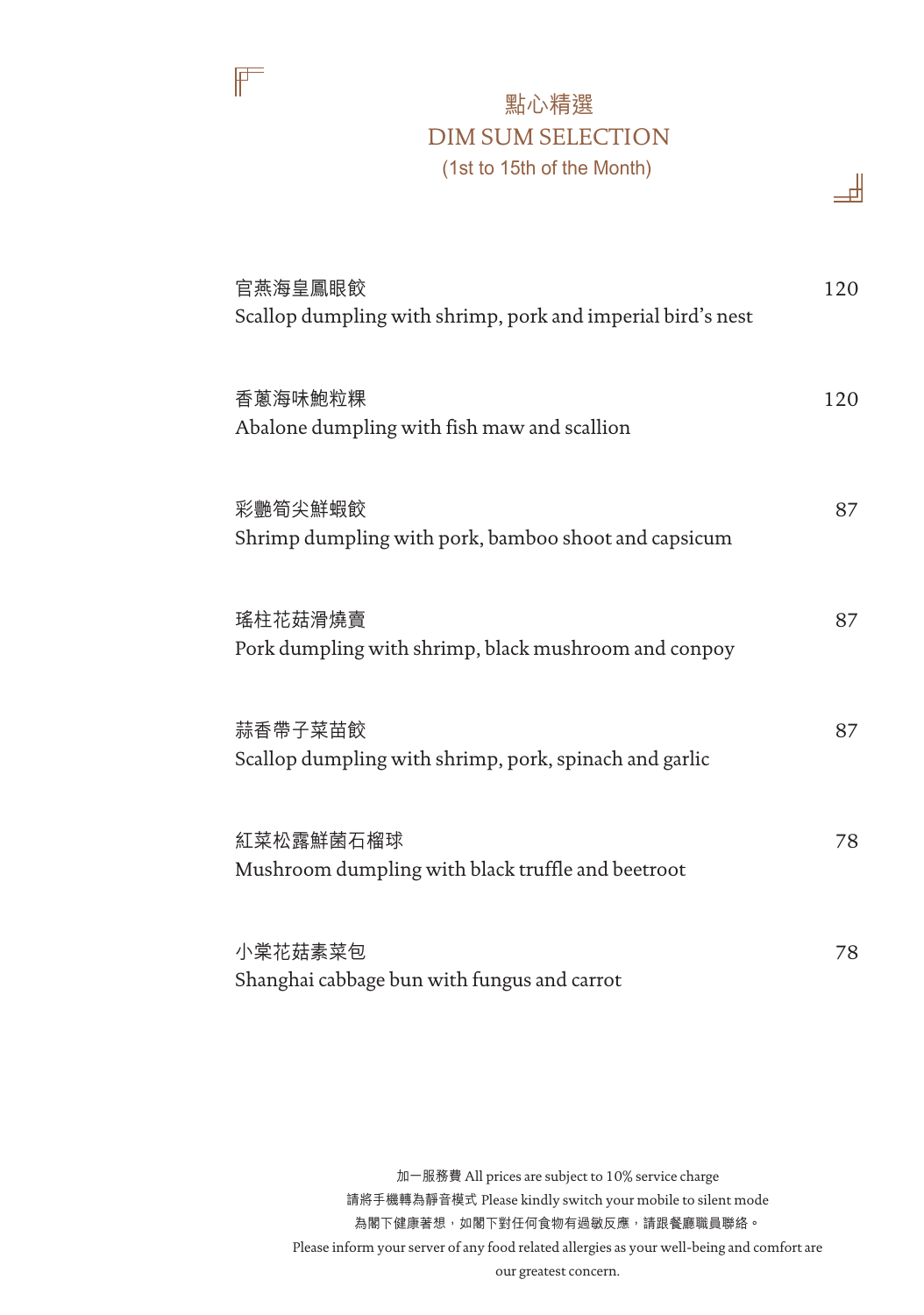## 點心精選 DIM SUM SELECTION (16th to End of the Month)

ᆊ

 $\mathbb{F}$ 

| 瑤柱甫上湯花膠灌湯餃<br>Seafood dumpling with conpoy and fish maw in bouillon 每位 per person | 128                |
|-----------------------------------------------------------------------------------|--------------------|
| 原隻鮑魚雞粒酥<br>Whole abalone puff with chicken                                        | 78<br>每件 per piece |
| 蜜汁豚肉叉燒滑腸粉<br>Rice flour rolls with barbecue pork                                  | 98                 |
| 松茸野菌健怡滑腸粉<br>Rice flour rolls with mixed mushrooms and matsutake mushroom         | 90                 |
| XO醬脆煎腸粉<br>Crispy rice flour rolls with homemade spicy sauce                      | 88                 |
| 香蔥澳洲M9和牛千絲酥<br>Australia M9 wagyu beef puff with scallion                         | 87                 |
| 烤芝士鮮蝦春卷<br>Shrimp spring roll with pork and roasted cheese                        | 78                 |
| 葡汁海皇焗響螺酥<br>Sea whelk puff with shrimp, scallop and pork in Portuguese sauce      | 78                 |
| 芹香鮮蝦芝麻筒<br>Shrimp roll with pork, sesame and Chinese celery                       | 78                 |